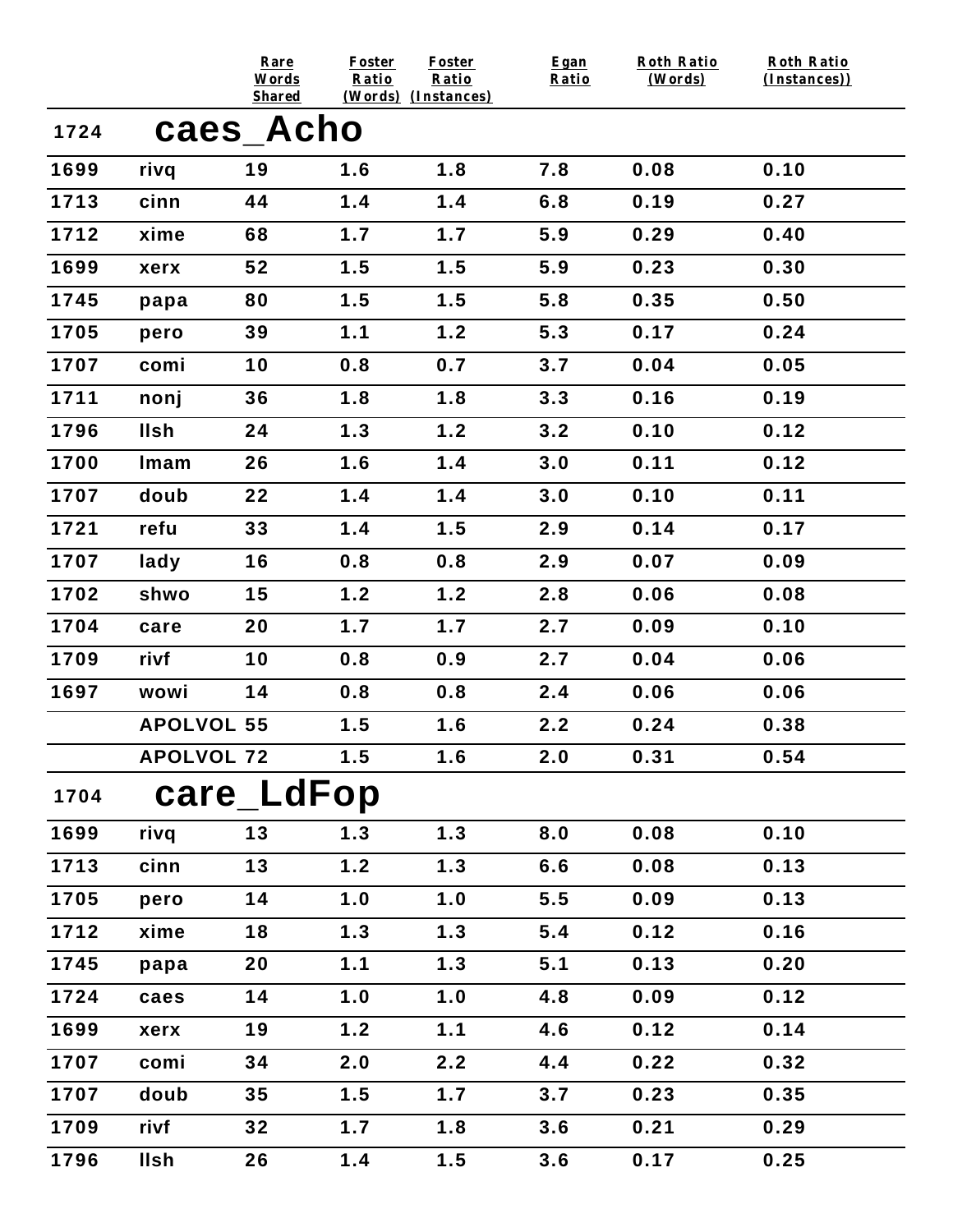|      |                   | Rare<br>Words       | <b>Foster</b><br>Ratio | <b>Foster</b><br>Ratio     | Egan<br>Ratio | <b>Roth Ratio</b><br>(Words) | <b>Roth Ratio</b><br>(Instances)) |
|------|-------------------|---------------------|------------------------|----------------------------|---------------|------------------------------|-----------------------------------|
| 1702 | shwo              | <b>Shared</b><br>36 | 2.0                    | (Words) (Instances)<br>2.2 | 3.5           | 0.23                         | 0.34                              |
| 1700 | Imam              | 30                  | 1.5                    | 1.5                        | 3.5           | 0.19                         | 0.23                              |
| 1707 |                   | 36                  | 1.4                    | 1.4                        | 3.3           | 0.23                         | 0.33                              |
|      | lady              |                     |                        |                            |               |                              |                                   |
| 1697 | wowi              | 26                  | 1.4                    | 1.5                        | 3.2           | 0.17                         | 0.24                              |
| 1711 | nonj              | 24                  | 1.2                    | 1.2                        | 3.1           | 0.16                         | 0.20                              |
| 1721 | refu              | 31                  | 1.6                    | 1.5                        | 3.1           | 0.20                         | 0.25                              |
|      | <b>APOLVOL 45</b> |                     | 1.6                    | 1.7                        | 2.0           | 0.29                         | 0.46                              |
|      | <b>APOLVOL 55</b> |                     | 1.6                    | 1.7                        | 2.0           | 0.36                         | 0.64                              |
| 1707 |                   | comi_Cel            |                        |                            |               |                              |                                   |
| 1699 | rivq              | 33                  | 1.8                    | 1.8                        | 9.0           | 0.13                         | 0.16                              |
| 1702 | scho              | 14                  | 1.7                    | 1.6                        | 7.1           | 0.05                         | 0.06                              |
| 1713 | cinn              | 20                  | 1.2                    | 1.2                        | 7.0           | 0.08                         | 0.12                              |
| 1699 | xerx              | 32                  | 1.3                    | 1.5                        | 5.6           | 0.12                         | 0.17                              |
| 1745 | papa              | 41                  | 1.4                    | 1.6                        | 5.3           | 0.16                         | 0.24                              |
| 1724 | caes              | 32                  | 1.4                    | 1.4                        | 5.1           | 0.12                         | 0.17                              |
| 1712 | xime              | 25                  | 1.3                    | 1.3                        | 5.1           | 0.10                         | 0.13                              |
| 1705 | pero              | 36                  | 1.9                    | 1.9                        | 5.0           | 0.14                         | 0.18                              |
| 1709 | rivf              | 59                  | 1.7                    | 1.7                        | 4.0           | 0.23                         | 0.32                              |
| 1700 | Imam              | 48                  | 1.5                    | 1.5                        | 3.7           | 0.19                         | 0.25                              |
| 1796 | <b>Ilsh</b>       | 46                  | 1.4                    | 1.5                        | 3.3           | 0.18                         | 0.25                              |
| 1702 | shwo              | 44                  | 1.7                    | 1.7                        | 3.2           | 0.17                         | 0.23                              |
| 1707 | doub              | 56                  | 1.5                    | 1.5                        | 3.2           | 0.22                         | 0.29                              |
| 1721 | refu              | 46                  | 1.4                    | 1.5                        | 3.1           | 0.18                         | 0.24                              |
| 1704 | care              | 44                  | 1.6                    | 1.5                        | 3.0           | 0.17                         | 0.19                              |
| 1711 | nonj              | 40                  | 1.4                    | 1.2                        | 2.9           | 0.15                         | 0.17                              |
| 1707 | lady              | 54                  | 1.6                    | 1.6                        | 2.8           | 0.21                         | 0.27                              |
| 1697 | wowi              | 53                  | 1.6                    | 1.5                        | 2.8           | 0.20                         | 0.26                              |
|      | <b>APOLVOL 66</b> |                     | 1.5                    | 1.6                        | 2.0           | 0.25                         | 0.40                              |
|      | <b>APOLVOL 77</b> |                     | 1.4                    | 1.4                        | 1.7           | 0.30                         | 0.46                              |
| 1707 |                   | doub At             |                        |                            |               |                              |                                   |
| 1702 | scho              | $12$                | 1.6                    | 1.4                        | 7.8           | 0.06                         | 0.06                              |
| 1699 | rivq              | 19                  | 1.1                    | 0.9                        | 7.0           | 0.10                         | 0.11                              |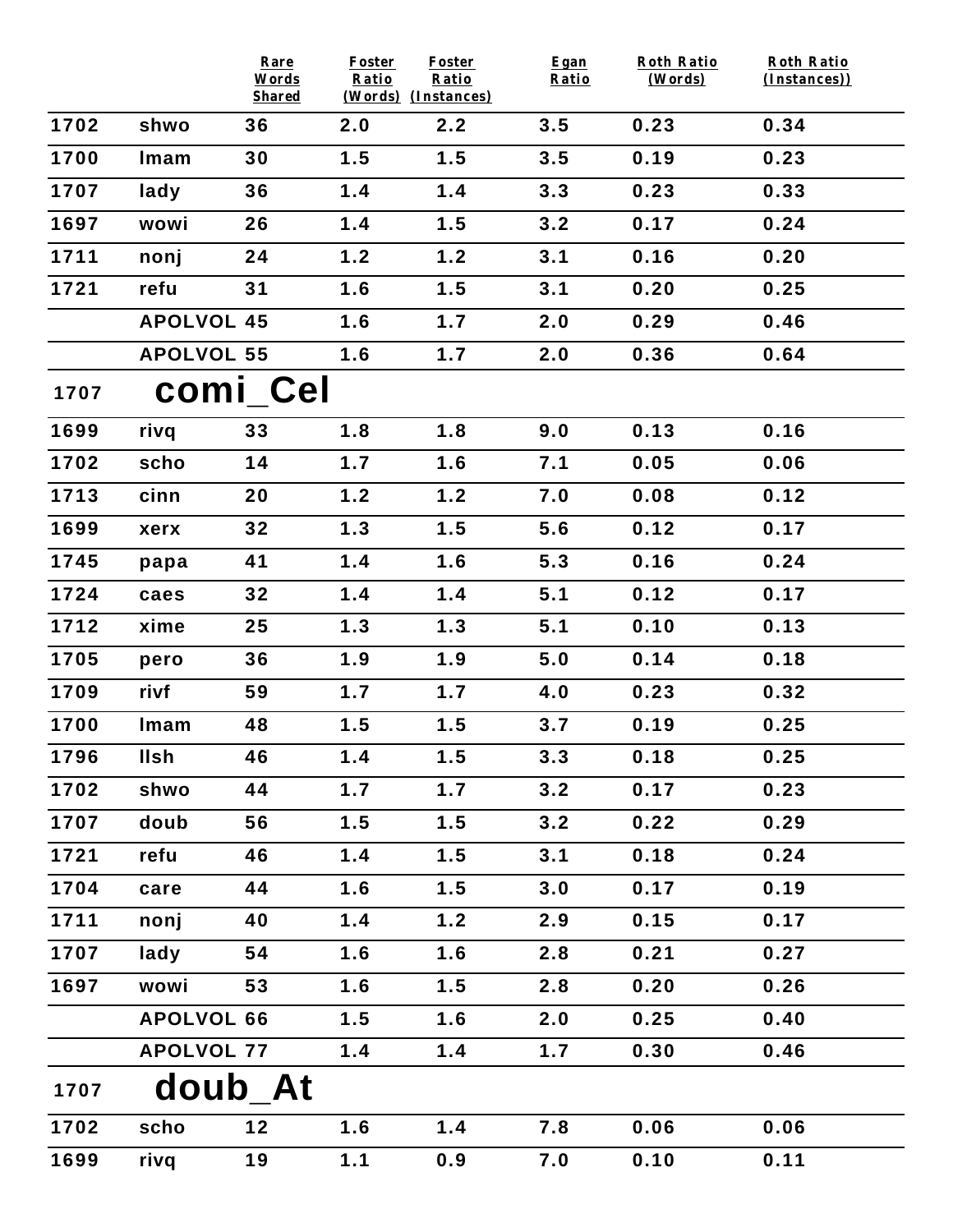|      |                   | Rare<br>Words<br><b>Shared</b> | <b>Foster</b><br>Ratio | <b>Foster</b><br>Ratio<br>(Words) (Instances) | Egan<br>Ratio | <b>Roth Ratio</b><br>(Words) | <b>Roth Ratio</b><br>(Instances)) |
|------|-------------------|--------------------------------|------------------------|-----------------------------------------------|---------------|------------------------------|-----------------------------------|
| 1724 | caes              | 34                             | 1.7                    | 1.7                                           | 6.3           | 0.17                         | 0.26                              |
| 1713 | cinn              | 24                             | 1.6                    | 1.7                                           | 6.0           | 0.12                         | 0.18                              |
| 1699 | xerx              | 28                             | 1.2                    | 1.2                                           | 5.7           | 0.14                         | 0.19                              |
| 1745 | papa              | 30                             | 1.2                    | 1.3                                           | 5.5           | 0.15                         | 0.22                              |
| 1712 | xime              | 39                             | 2.0                    | 1.9                                           | 5.0           | 0.20                         | 0.23                              |
| 1705 | pero              | 35                             | 1.9                    | 1.9                                           | 4.5           | 0.18                         | 0.22                              |
| 1709 | rivf              | 36                             | 1.2                    | 1.2                                           | 3.9           | 0.18                         | 0.26                              |
| 1707 | comi              | 32                             | 1.2                    | 1.3                                           | 3.8           | 0.16                         | 0.22                              |
| 1700 | Imam              | 47                             | 1.7                    | 1.6                                           | 3.6           | 0.24                         | 0.28                              |
| 1707 | lady              | 60                             | 1.7                    | 1.7                                           | 3.2           | 0.30                         | 0.41                              |
| 1796 | <b>Ilsh</b>       | 36                             | 1.2                    | 1.1                                           | 3.1           | 0.18                         | 0.22                              |
| 1711 | nonj              | 35                             | 1.3                    | 1.3                                           | 3.1           | 0.18                         | 0.22                              |
| 1721 | refu              | 42                             | 1.3                    | 1.3                                           | 3.0           | 0.21                         | 0.26                              |
| 1702 | shwo              | 37                             | 1.4                    | 1.2                                           | 3.0           | 0.19                         | 0.24                              |
| 1704 | care              | 33                             | 1.3                    | 1.2                                           | 2.9           | 0.17                         | 0.19                              |
| 1697 | wowi              | 35                             | 1.2                    | 1.1                                           | 2.6           | 0.18                         | 0.21                              |
|      | <b>APOLVOL 54</b> |                                | 1.5                    | 1.4                                           | 1.8           | 0.27                         | 0.40                              |
|      | <b>APOLVOL 58</b> |                                | 1.2                    | 1.1                                           | 1.5           | 0.29                         | 0.45                              |
| 1707 |                   | lady_LdGeo                     |                        |                                               |               |                              |                                   |
| 1702 | scho              | 13                             | 1.4                    | 1.8                                           | 11.5          | 0.05                         | 0.08                              |
| 1699 | rivq              | 20                             | 1.3                    | 1.2                                           | 8.6           | 0.07                         | 0.09                              |
| 1713 | cinn              | 29                             | 1.3                    | 1.4                                           | 5.7           | 0.11                         | 0.14                              |
| 1705 | pero              | 46                             | 1.5                    | 1.6                                           | 5.6           | 0.17                         | 0.25                              |
| 1699 | xerx              | 46                             | 1.6                    | 1.6                                           | 5.3           | 0.17                         | 0.22                              |
| 1712 | xime              | 36                             | 1.2                    | 1.2                                           | 4.9           | 0.13                         | 0.16                              |
| 1724 | caes              | 41                             | 1.3                    | 1.3                                           | 4.9           | 0.15                         | 0.20                              |
| 1745 | papa              | 55                             | 1.7                    | 1.7                                           | 4.7           | 0.20                         | 0.28                              |
| 1707 | comi              | 38                             | 1.3                    | 1.3                                           | 4.0           | 0.14                         | 0.18                              |
| 1700 | Imam              | 60                             | 1.8                    | 1.9                                           | 3.9           | 0.22                         | 0.30                              |
| 1707 | doub              | 48                             | 1.1                    | 1.2                                           | 3.7           | 0.18                         | 0.26                              |
| 1709 | rivf              | 60                             | 1.7                    | 1.6                                           | 3.6           | 0.22                         | 0.28                              |
| 1704 | care              | 59                             | 1.7                    | 1.6                                           | 3.5           | 0.22                         | 0.28                              |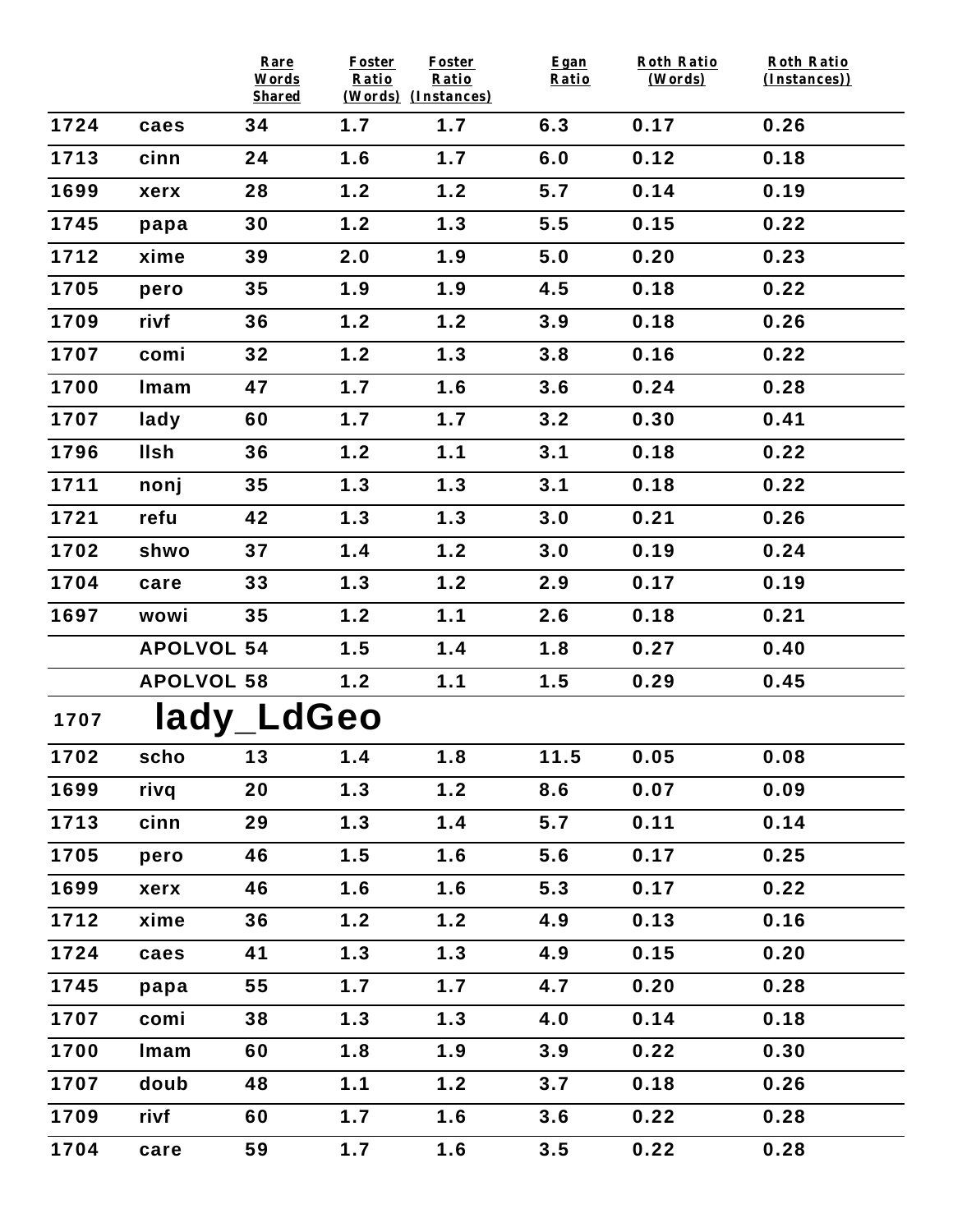|      |                   | Rare<br>Words<br><b>Shared</b> | <b>Foster</b><br>Ratio | <b>Foster</b><br>Ratio<br>(Words) (Instances) | Egan<br>Ratio | <b>Roth Ratio</b><br>(Words) | <b>Roth Ratio</b><br>(Instances)) |
|------|-------------------|--------------------------------|------------------------|-----------------------------------------------|---------------|------------------------------|-----------------------------------|
| 1702 | shwo              | 57                             | 1.7                    | 1.8                                           | 3.4           | 0.21                         | 0.29                              |
| 1796 | <b>IIsh</b>       | 47                             | 1.2                    | 1.2                                           | 3.3           | 0.17                         | 0.21                              |
| 1721 | refu              | 60                             | 1.7                    | 1.7                                           | 3.2           | 0.22                         | 0.28                              |
| 1711 | nonj              | 50                             | 1.4                    | 1.2                                           | 3.1           | 0.19                         | 0.23                              |
| 1697 | wowi              | 54                             | 1.4                    | 1.5                                           | 2.8           | 0.20                         | 0.26                              |
|      | <b>APOLVOL 97</b> |                                | 1.7                    | 1.7                                           | 1.8           | 0.36                         | 0.59                              |
|      | <b>APOLVOL 79</b> |                                | 1.6                    | 1.5                                           | 1.8           | 0.29                         | 0.40                              |
| 1696 |                   | <b>Ilsh SirNov</b>             |                        |                                               |               |                              |                                   |
| 1702 | scho              | 14                             | 1.7                    | 2.1                                           | 14.3          | 0.10                         | 0.18                              |
| 1713 | cinn              | 14                             | 1.1                    | 1.0                                           | 6.0           | 0.10                         | 0.13                              |
| 1705 | pero              | 14                             | 0.8                    | 0.8                                           | 5.6           | 0.10                         | 0.13                              |
| 1699 | xerx              | 20                             | 0.9                    | 0.9                                           | 5.5           | 0.15                         | 0.19                              |
| 1707 | comi              | 14                             | 0.8                    | 0.9                                           | 5.1           | 0.10                         | 0.16                              |
| 1700 | Imam              | 32                             | 1.4                    | 1.3                                           | 4.7           | 0.24                         | 0.31                              |
| 1724 | caes              | 20                             | 1.1                    | 1.0                                           | 4.6           | 0.15                         | 0.19                              |
| 1709 | rivf              | 16                             | 0.8                    | 0.7                                           | 4.1           | 0.12                         | 0.13                              |
| 1745 | papa              | 12                             | 0.6                    | 0.5                                           | 4.0           | 0.09                         | 0.10                              |
| 1702 | shwo              | 20                             | 1.0                    | 1.1                                           | 3.5           | 0.15                         | 0.20                              |
| 1697 | wowi              | 34                             | 1.3                    | 1.3                                           | 3.5           | 0.25                         | 0.37                              |
| 1707 | doub              | 25                             | 1.1                    | 1.1                                           | 3.2           | 0.19                         | 0.24                              |
| 1704 | care              | 17                             | 1.1                    | 1.0                                           | 3.2           | 0.13                         | 0.14                              |
| 1721 | refu              | 25                             | 1.4                    | 1.3                                           | 3.1           | 0.19                         | 0.23                              |
| 1707 | lady              | 22                             | 0.9                    | 0.9                                           | 3.0           | 0.16                         | 0.21                              |
| 1711 | nonj              | 12                             | 0.7                    | 0.6                                           | 2.9           | 0.09                         | 0.10                              |
|      | <b>APOLVOL 33</b> |                                | 1.3                    | 1.3                                           | 2.1           | 0.25                         | 0.40                              |
|      | <b>APOLVOL 44</b> |                                | 1.4                    | 1.5                                           | 2.1           | 0.33                         | 0.61                              |
| 1700 |                   | Imam Clo                       |                        |                                               |               |                              |                                   |
| 1699 | rivq              | 27                             | 1.6                    | 1.7                                           | 12.1          | 0.13                         | 0.19                              |
| 1702 | scho              | 14                             | 1.5                    | 1.4                                           | 9.8           | 0.07                         | 0.08                              |
| 1699 | xerx              | 17                             | 0.7                    | 0.7                                           | 8.0           | 0.08                         | 0.13                              |
| 1745 | papa              | 20                             | 0.8                    | 0.8                                           | 6.3           | 0.10                         | 0.13                              |
| 1712 | xime              | 16                             | 0.7                    | 0.6                                           | 5.9           | 0.08                         | 0.08                              |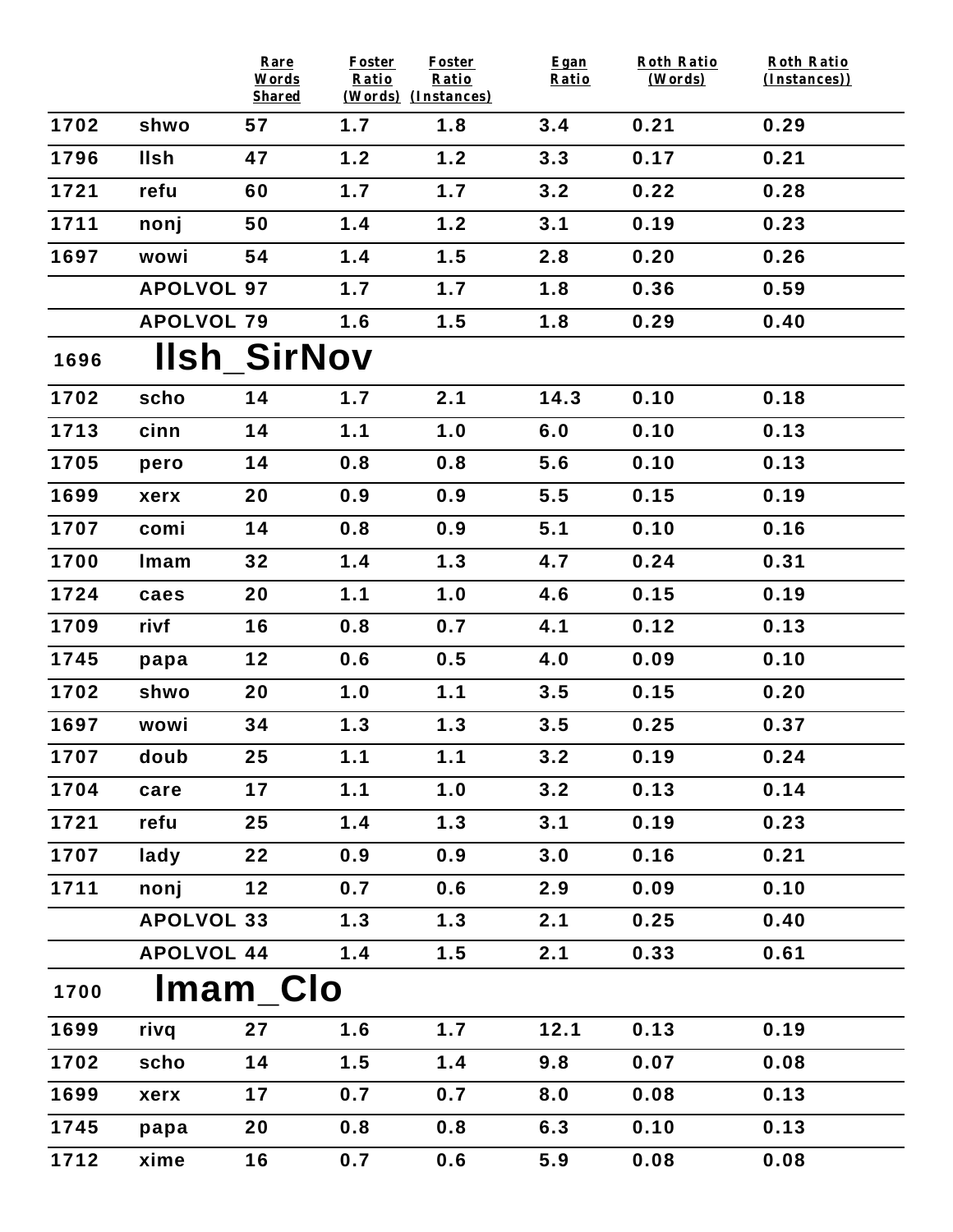|      |                   | Rare<br>Words<br><b>Shared</b> | Foster<br>Ratio | <b>Foster</b><br>Ratio<br>(Words) (Instances) | Egan<br>Ratio | <b>Roth Ratio</b><br>(Words) | <b>Roth Ratio</b><br>(Instances)) |
|------|-------------------|--------------------------------|-----------------|-----------------------------------------------|---------------|------------------------------|-----------------------------------|
| 1724 | caes              | 19                             | 0.9             | 0.7                                           | 5.5           | 0.09                         | 0.11                              |
| 1704 | care              | 30                             | 1.3             | 1.7                                           | 5.2           | 0.15                         | 0.25                              |
| 1796 | <b>Ilsh</b>       | 48                             | 1.5             | 1.7                                           | 4.9           | 0.23                         | 0.33                              |
| 1707 | comi              | 39                             | 1.8             | 1.7                                           | 4.6           | 0.19                         | 0.25                              |
| 1707 | lady              | 35                             | 1.2             | 1.4                                           | 4.0           | 0.17                         | 0.27                              |
| 1721 | refu              | 37                             | 1.4             | 1.4                                           | 4.0           | 0.18                         | 0.25                              |
| 1709 | rivf              | 31                             | 1.2             | 1.3                                           | 3.9           | 0.15                         | 0.21                              |
| 1707 | doub              | 40                             | 1.4             | 1.3                                           | 3.5           | 0.19                         | 0.24                              |
| 1697 | wowi              | 46                             | 1.5             | 1.6                                           | 3.5           | 0.22                         | 0.30                              |
| 1711 | nonj              | 27                             | 1.2             | 1.1                                           | 3.5           | 0.13                         | 0.15                              |
| 1702 | shwo              | 45                             | 1.5             | 1.2                                           | 3.3           | 0.22                         | 0.24                              |
|      | <b>APOLVOL 50</b> |                                | 1.6             | 1.3                                           | 1.9           | 0.24                         | 0.31                              |
|      | <b>APOLVOL 55</b> |                                | 1.3             | 1.2                                           | 1.7           | 0.27                         | 0.40                              |
| 1711 | nonj              | <b>Doct</b>                    |                 |                                               |               |                              |                                   |
| 1699 | rivq              | 10                             | 1.0             | 0.9                                           | 9.1           | 0.04                         | 0.05                              |
| 1713 | cinn              | 33                             | 1.7             | 1.5                                           | 6.3           | 0.14                         | 0.17                              |
| 1699 | xerx              | 35                             | 1.7             | 1.7                                           | 5.6           | 0.14                         | 0.19                              |
| 1745 | papa              | 53                             | 1.7             | 1.8                                           | 5.5           | 0.22                         | 0.34                              |
| 1724 | caes              | 45                             | 1.7             | 1.8                                           | 5.4           | 0.19                         | 0.27                              |
| 1712 | xime              | 37                             | 1.4             | 1.6                                           | 5.4           | 0.15                         | 0.21                              |
| 1707 | comi              | 27                             | 1.3             | 1.5                                           | 4.7           | 0.11                         | 0.17                              |
| 1705 | pero              | 35                             | 1.5             | 1.4                                           | 4.6           | 0.14                         | 0.17                              |
| 1700 | Imam              | 32                             | 1.4             | 1.4                                           | 3.8           | 0.13                         | 0.17                              |
| 1704 | care              | 25                             | 1.1             | 1.3                                           | 3.7           | 0.10                         | 0.15                              |
| 1709 | rivf              | 33                             | 1.3             | 1.2                                           | 3.5           | 0.14                         | 0.19                              |
| 1721 | refu              | 47                             | 1.6             | 1.5                                           | 3.3           | 0.19                         | 0.24                              |
| 1702 | shwo              | 43                             | 1.7             | 1.6                                           | 3.2           | 0.18                         | 0.23                              |
| 1796 | <b>Ilsh</b>       | 32                             | 1.3             | 1.2                                           | 3.2           | 0.13                         | 0.16                              |
| 1707 | doub              | 37                             | 1.3             | 1.3                                           | 3.1           | 0.15                         | 0.19                              |
| 1697 | wowi              | 42                             | 1.6             | 1.7                                           | 3.0           | 0.17                         | 0.24                              |
| 1707 | lady              | 40                             | 1.2             | 1.1                                           | 2.8           | 0.17                         | 0.19                              |
|      | <b>APOLVOL 73</b> |                                | 1.6             | 1.8                                           | 2.6           | 0.30                         | 0.57                              |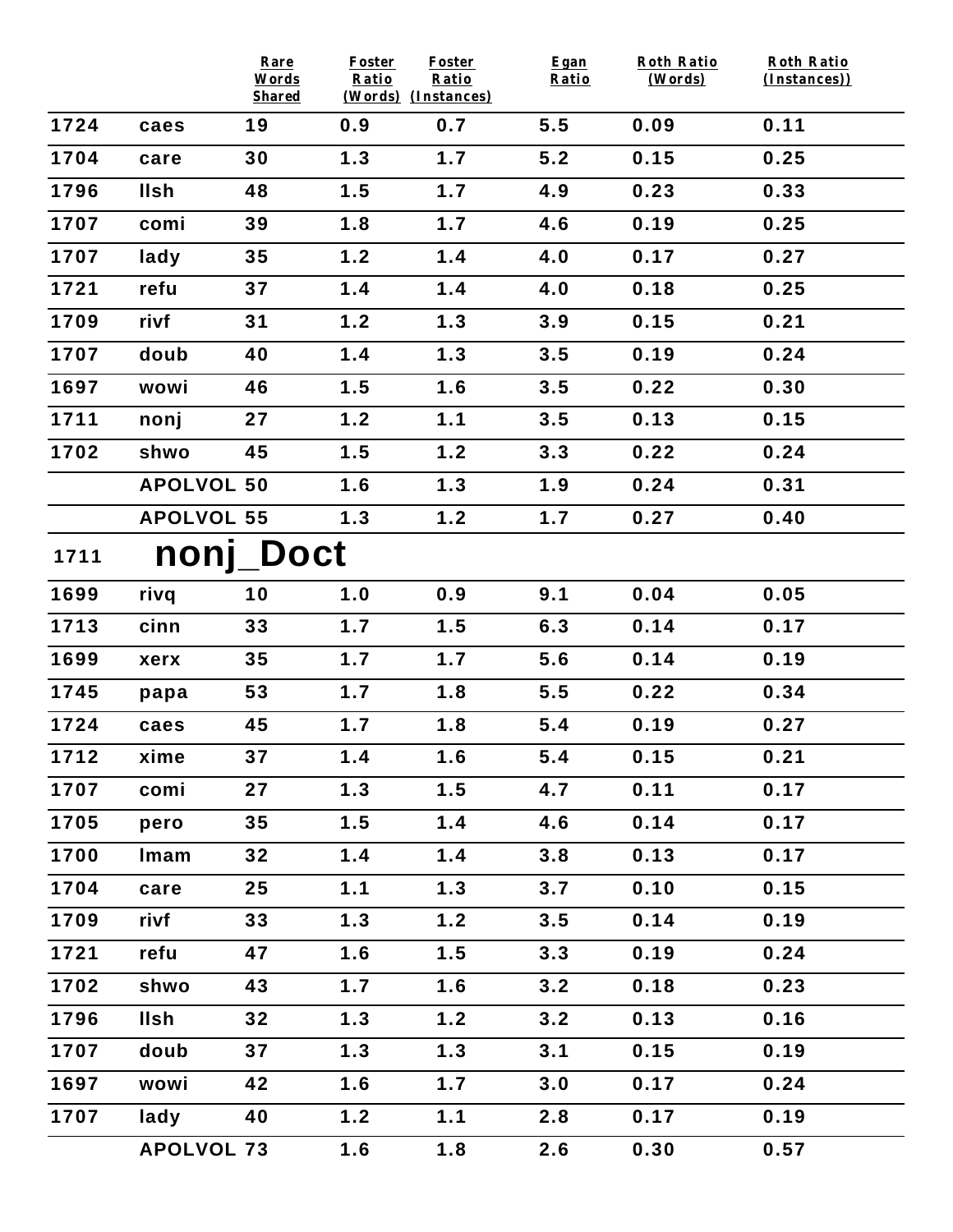|      |                   | Rare<br>Words<br><b>Shared</b> | <b>Foster</b><br>Ratio | <b>Foster</b><br>Ratio<br>(Words) (Instances) | Egan<br>Ratio | <b>Roth Ratio</b><br>(Words) | <b>Roth Ratio</b><br>(Instances)) |
|------|-------------------|--------------------------------|------------------------|-----------------------------------------------|---------------|------------------------------|-----------------------------------|
|      | <b>APOLVOL 87</b> |                                | 1.7                    | 1.8                                           | 1.9           | 0.36                         | 0.64                              |
| 1745 |                   | papa_Pand                      |                        |                                               |               |                              |                                   |
| 1699 | rivq              | 19                             | 1.7                    | 1.6                                           | 8.1           | 0.07                         | 0.08                              |
| 1713 | cinn              | 52                             | 2.1                    | 2.3                                           | 7.2           | 0.19                         | 0.28                              |
| 1712 | xime              | 61                             | 1.7                    | 1.7                                           | 6.3           | 0.23                         | 0.33                              |
| 1724 | caes              | 86                             | 1.7                    | 1.6                                           | 5.7           | 0.32                         | 0.46                              |
| 1705 | pero              | 55                             | 1.7                    | 1.7                                           | 5.7           | 0.20                         | 0.28                              |
| 1699 | xerx              | 51                             | 1.6                    | 1.5                                           | 5.3           | 0.19                         | 0.24                              |
| 1707 | comi              | 25                             | 1.7                    | 1.6                                           | 3.6           | 0.09                         | 0.11                              |
| 1709 | rivf              | 16                             | 1.0                    | 0.9                                           | 3.4           | 0.06                         | 0.07                              |
| 1704 | care              | 26                             | 1.8                    | 2.0                                           | 3.4           | 0.10                         | 0.12                              |
| 1711 | nonj              | 41                             | 1.8                    | 1.7                                           | 3.2           | 0.15                         | 0.18                              |
| 1796 | <b>Ilsh</b>       | 29                             | 1.5                    | 1.5                                           | 2.9           | 0.11                         | 0.13                              |
| 1702 | shwo              | 26                             | 1.7                    | 1.7                                           | 2.9           | 0.10                         | 0.12                              |
| 1707 | doub              | 26                             | 1.4                    | 1.4                                           | 2.9           | 0.10                         | 0.11                              |
| 1700 | Imam              | 25                             | 1.3                    | 1.2                                           | 2.9           | 0.09                         | 0.10                              |
| 1721 | refu              | 37                             | 1.5                    | 1.4                                           | 2.8           | 0.14                         | 0.15                              |
| 1707 | lady              | 31                             | 1.5                    | 1.4                                           | 2.4           | 0.12                         | 0.13                              |
| 1697 | wowi              | 16                             | 1.0                    | 1.0                                           | 2.4           | 0.06                         | 0.07                              |
|      | <b>APOLVOL 67</b> |                                | 1.7                    | 1.8                                           | 2.0           | 0.25                         | 0.38                              |
|      | <b>APOLVOL 92</b> |                                | 1.8                    | 1.9                                           | 1.6           | 0.34                         | 0.56                              |
| 1705 |                   | pero_Pac                       |                        |                                               |               |                              |                                   |
| 1699 | rivq              | 22                             | 1.3                    | 1.3                                           | 7.6           | 0.08                         | 0.10                              |
| 1712 | xime              | 67                             | 1.2                    | 1.4                                           | 6.4           | 0.26                         | 0.41                              |
| 1713 | cinn              | 48                             | 1.2                    | 1.1                                           | 5.9           | 0.18                         | 0.24                              |
| 1699 | xerx              | 72                             | 1.4                    | 1.5                                           | 5.8           | 0.28                         | 0.39                              |
| 1724 | caes              | 75                             | 1.3                    | 1.3                                           | 5.4           | 0.29                         | 0.44                              |
| 1745 | papa              | 83                             | 1.4                    | 1.5                                           | 5.3           | 0.32                         | 0.46                              |
| 1700 | Imam              | 37                             | 1.3                    | 1.4                                           | 3.7           | 0.14                         | 0.18                              |
| 1709 | rivf              | 30                             | 1.3                    | 1.4                                           | 3.6           | 0.11                         | 0.15                              |
| 1711 | nonj              | 32                             | 1.1                    | 1.2                                           | 3.6           | 0.12                         | 0.16                              |
| 1707 | comi              | 28                             | 1.6                    | 1.4                                           | 3.3           | 0.11                         | 0.11                              |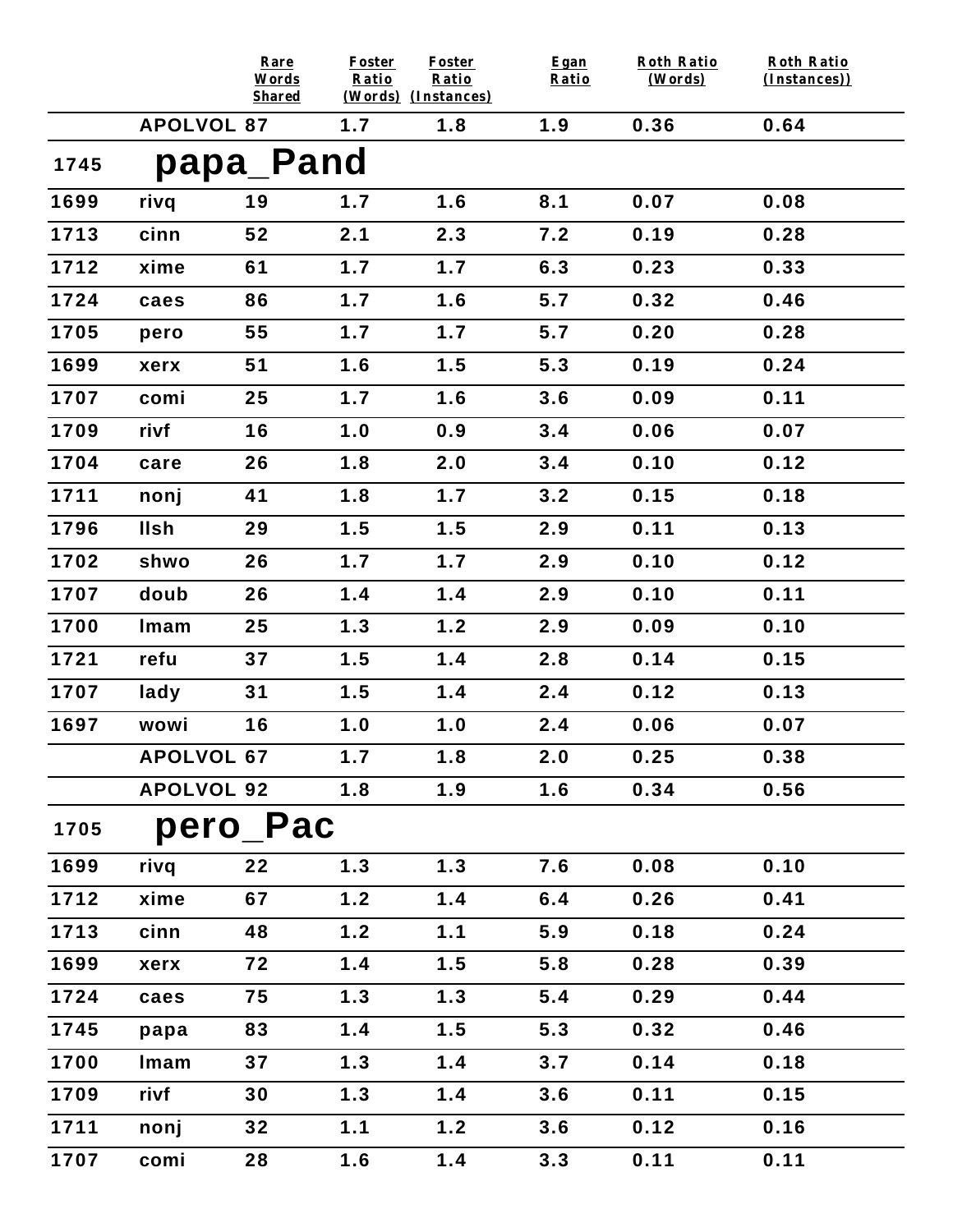|      |                   | Rare<br>Words<br><b>Shared</b> | Foster<br>Ratio | <b>Foster</b><br>Ratio<br>(Words) (Instances) | Egan<br>Ratio | <b>Roth Ratio</b><br>(Words) | <b>Roth Ratio</b><br>(Instances)) |
|------|-------------------|--------------------------------|-----------------|-----------------------------------------------|---------------|------------------------------|-----------------------------------|
| 1702 | shwo              | 31                             | 1.2             | 1.3                                           | 3.1           | 0.12                         | 0.16                              |
| 1796 | <b>IIsh</b>       | 43                             | 1.4             | 1.4                                           | 3.1           | 0.16                         | 0.20                              |
| 1721 | refu              | 38                             | 1.4             | 1.4                                           | 3.1           | 0.15                         | 0.18                              |
| 1697 | wowi              | 30                             | 1.1             | 1.2                                           | 3.0           | 0.11                         | 0.14                              |
| 1707 | lady              | 45                             | 1.3             | 1.3                                           | 2.9           | 0.17                         | 0.21                              |
| 1704 | care              | 30                             | 1.4             | 1.3                                           | 2.8           | 0.11                         | 0.13                              |
| 1707 | doub              | 27                             | 1.1             | 0.9                                           | 2.5           | 0.10                         | 0.11                              |
|      | <b>APOLVOL 55</b> |                                | 1.4             | 1.5                                           | 1.9           | 0.21                         | 0.32                              |
|      | <b>APOLVOL 72</b> |                                | 1.5             | 1.5                                           | 1.7           | 0.28                         | 0.44                              |
| 1721 | refu_Wit          |                                |                 |                                               |               |                              |                                   |
| 1699 | rivq              | 15                             | 1.4             | 1.9                                           | 13.6          | 0.11                         | 0.20                              |
| 1713 | cinn              | 11                             | 0.9             | 1.1                                           | 7.2           | 0.08                         | 0.13                              |
| 1745 | papa              | 16                             | 0.7             | 0.8                                           | 6.0           | 0.12                         | 0.18                              |
| 1705 | pero              | 10                             | 0.7             | 0.7                                           | 5.6           | 0.07                         | 0.10                              |
| 1712 | xime              | 12                             | 0.8             | 0.7                                           | 5.5           | 0.09                         | 0.10                              |
| 1699 | xerx              | 14                             | 0.9             | 0.7                                           | 4.8           | 0.10                         | 0.11                              |
| 1709 | rivf              | 33                             | 1.7             | 1.6                                           | 4.4           | 0.25                         | 0.34                              |
| 1707 | comi              | 21                             | 1.3             | 1.2                                           | 4.2           | 0.16                         | 0.19                              |
| 1707 | doub              | 26                             | 1.1             | 1.2                                           | 3.8           | 0.19                         | 0.28                              |
| 1704 | care              | 19                             | 1.2             | 1.3                                           | 3.6           | 0.14                         | 0.18                              |
| 1697 | wowi              | 21                             | 1.2             | 1.4                                           | 3.5           | 0.16                         | 0.25                              |
| 1711 | nonj              | 23                             | 1.1             | 1.1                                           | 3.3           | 0.17                         | 0.22                              |
| 1707 | lady              | 21                             | 1.0             | 1.0                                           | 3.3           | 0.16                         | 0.20                              |
| 1796 | <b>IIsh</b>       | 22                             | 1.3             | 1.1                                           | 2.9           | 0.16                         | 0.19                              |
| 1702 | shwo              | 15                             | 1.0             | 1.0                                           | 2.9           | 0.11                         | 0.15                              |
| 1700 | Imam              | 14                             | 0.7             | 0.6                                           | 2.6           | 0.10                         | 0.11                              |
|      | <b>APOLVOL 37</b> |                                | 1.2             | 1.2                                           | 2.4           | 0.28                         | 0.46                              |
|      | <b>APOLVOL 37</b> |                                | 0.9             | 0.8                                           | 1.8           | 0.28                         | 0.43                              |
| 1709 | rivf Sim          |                                |                 |                                               |               |                              |                                   |
| 1699 | xerx              | $12$                           | 1.0             | 0.9                                           | 5.1           | 0.14                         | 0.17                              |
| 1712 | xime              | 10                             | 0.9             | 0.8                                           | 4.7           | 0.12                         | 0.14                              |
| 1700 | Imam              | 19                             | 1.2             | 1.2                                           | 4.0           | 0.22                         | 0.29                              |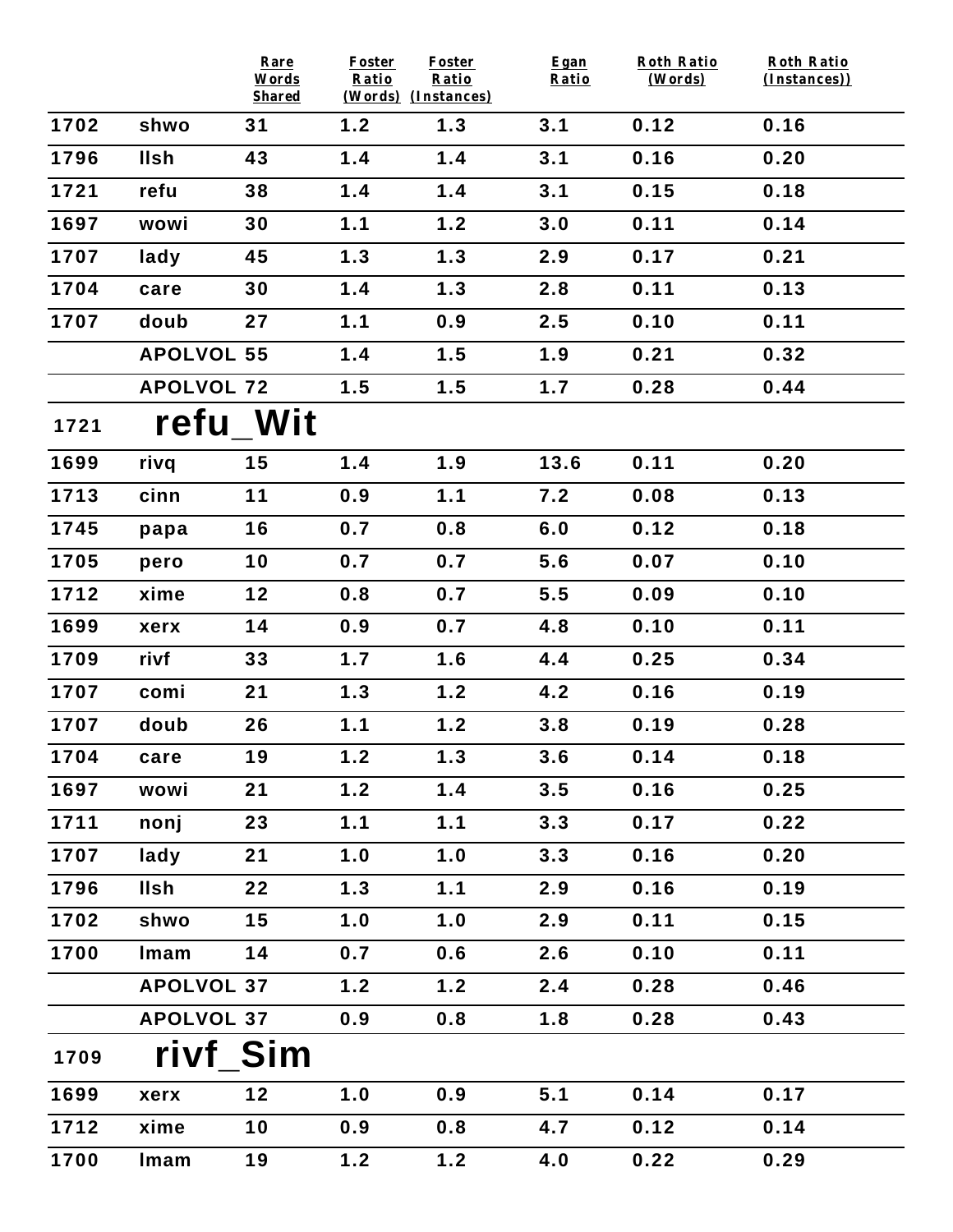|      |                   | Rare<br>Words       | <b>Foster</b><br>Ratio | Foster<br>Ratio            | Egan<br>Ratio | <b>Roth Ratio</b><br>(Words) | <b>Roth Ratio</b><br>(Instances)) |
|------|-------------------|---------------------|------------------------|----------------------------|---------------|------------------------------|-----------------------------------|
| 1707 | comi              | <b>Shared</b><br>18 | 1.3                    | (Words) (Instances)<br>1.2 | 3.8           | 0.21                         | 0.28                              |
|      |                   |                     |                        |                            |               |                              |                                   |
| 1704 | care              | 15                  | 1.2                    | 1.2                        | 3.4           | 0.17                         | 0.23                              |
| 1707 | doub              | 26                  | 1.4                    | 1.4                        | 3.4           | 0.30                         | 0.40                              |
| 1711 | nonj              | 13                  | 0.9                    | 0.8                        | 3.3           | 0.15                         | 0.19                              |
| 1702 | shwo              | 16                  | 1.0                    | 1.0                        | 3.3           | 0.19                         | 0.26                              |
| 1721 | refu              | 21                  | 1.2                    | 1.2                        | 3.2           | 0.24                         | 0.30                              |
| 1697 | wowi              | 14                  | 0.8                    | 0.9                        | 3.0           | 0.16                         | 0.22                              |
| 1707 | lady              | 19                  | 1.1                    | 1.0                        | 2.9           | 0.22                         | 0.27                              |
| 1796 | <b>Ilsh</b>       | 19                  | 1.2                    | 1.2                        | 2.8           | 0.22                         | 0.26                              |
|      | <b>APOLVOL 18</b> |                     | 1.0                    | 1.1                        | 1.9           | 0.21                         | 0.31                              |
|      | <b>APOLVOL 31</b> |                     | 1.4                    | 1.5                        | 1.9           | 0.36                         | 0.60                              |
| 1699 | rivq              | Al                  |                        |                            |               |                              |                                   |
| 1702 | scho              | 17                  | 1.4                    | 1.6                        | 12.2          | 0.06                         | 0.08                              |
| 1713 | cinn              | 27                  | 1.3                    | 1.4                        | 8.0           | 0.09                         | 0.13                              |
| 1699 | xerx              | 56                  | 1.5                    | 1.5                        | 7.0           | 0.19                         | 0.28                              |
| 1705 | pero              | 41                  | 1.4                    | 1.4                        | 5.9           | 0.14                         | 0.20                              |
| 1724 | caes              | 48                  | 1.4                    | 1.4                        | 5.7           | 0.16                         | 0.23                              |
| 1712 | xime              | 34                  | 1.2                    | 1.3                        | 5.1           | 0.11                         | 0.15                              |
| 1745 | papa              | 51                  | 1.5                    | 1.3                        | 4.9           | 0.17                         | 0.21                              |
| 1709 | rivf              | 47                  | 1.4                    | 1.6                        | 4.3           | 0.16                         | 0.24                              |
| 1796 | <b>Ilsh</b>       | 49                  | 1.4                    | 1.4                        | 4.1           | 0.16                         | 0.23                              |
| 1700 | Imam              | 54                  | 1.4                    | 1.5                        | 4.1           | 0.18                         | 0.24                              |
| 1707 | comi              | 32                  | 1.1                    | 1.1                        | 4.1           | 0.11                         | 0.12                              |
| 1707 | doub              | 51                  | 1.3                    | 1.3                        | 3.6           | 0.17                         | 0.24                              |
| 1704 | care              | 28                  | 1.1                    | 1.3                        | 3.6           | 0.09                         | 0.13                              |
| 1702 | shwo              | 47                  | 1.3                    | 1.3                        | 3.5           | 0.16                         | 0.18                              |
| 1697 | wowi              | 44                  | 1.2                    | 1.2                        | 3.3           | 0.15                         | 0.20                              |
| 1707 | lady              | 33                  | 1.1                    | 1.1                        | 3.3           | 0.11                         | 0.15                              |
| 1721 | refu              | 36                  | 1.1                    | 1.1                        | 3.2           | 0.12                         | 0.14                              |
| 1711 | nonj              | 28                  | 1.3                    | 1.2                        | 2.9           | 0.09                         | 0.10                              |
|      | <b>APOLVOL 62</b> |                     | 1.3                    | 1.2                        | 1.7           | 0.21                         | 0.29                              |
|      | <b>APOLVOL 42</b> |                     | 1.3                    | 1.2                        | 1.6           | 0.14                         | 0.17                              |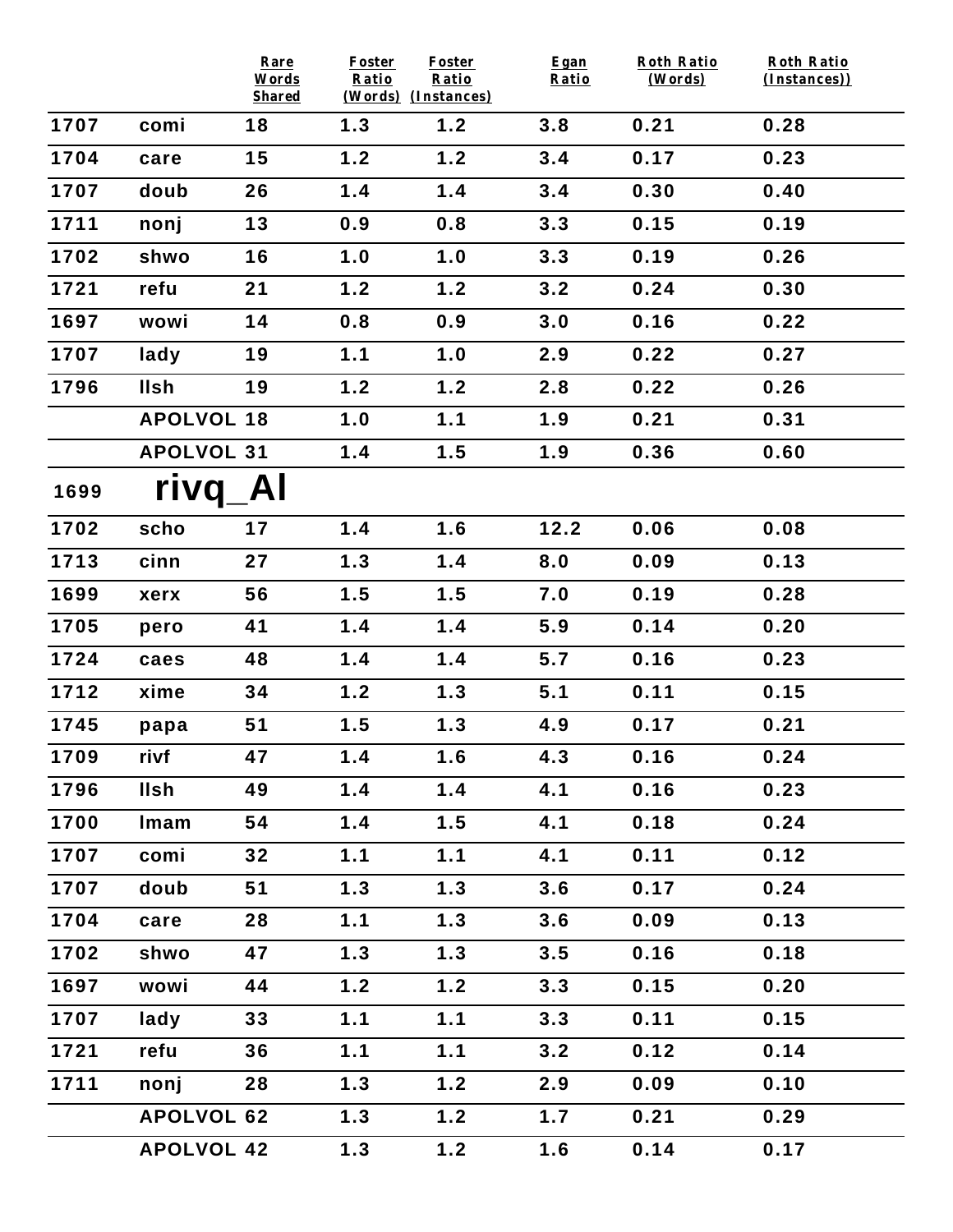|      |                   | Rare<br>Words | <b>Foster</b><br>Ratio | <b>Foster</b><br>Ratio | Egan<br>Ratio | <b>Roth Ratio</b><br>(Words) | <b>Roth Ratio</b><br>(Instances)) |
|------|-------------------|---------------|------------------------|------------------------|---------------|------------------------------|-----------------------------------|
| 1702 | scho_Maj          | <b>Shared</b> |                        | (Words) (Instances)    |               |                              |                                   |
| 1699 | rivq              | 13            | 2.2                    | 2.9                    | 16.6          | 0.18                         | 0.38                              |
| 1709 | rivf              | 10            | 1.0                    | 1.8                    | 7.3           | 0.14                         | 0.37                              |
| 1697 | wowi              | 46            | 1.1                    | 1.0                    | 4.3           | 0.63                         | 0.88                              |
| 1796 | <b>Ilsh</b>       | 15            | 1.2                    | 1.3                    | 4.2           | 0.21                         | 0.33                              |
| 1702 | shwo              | 11            | 1.1                    | 1.1                    | 4.1           | 0.15                         | 0.19                              |
| 1700 | Imam              | 16            | 1.6                    | 1.6                    | 3.7           | 0.22                         | 0.26                              |
| 1721 | refu              | 12            | 1.5                    | 1.6                    | 3.4           | 0.16                         | 0.23                              |
| 1707 | lady              | 14            | 1.7                    | 1.7                    | 3.3           | 0.19                         | 0.26                              |
|      | <b>APOLVOL 17</b> |               | 1.4                    | 1.1                    | 1.3           | 0.23                         | 0.29                              |
| 1702 |                   | shwo_DMa      |                        |                        |               |                              |                                   |
| 1699 | rivq              | 24            | 1.2                    | 1.6                    | 11.8          | 0.13                         | 0.21                              |
| 1713 | cinn              | $11$          | 0.7                    | 0.8                    | 8.5           | 0.06                         | 0.08                              |
| 1702 | scho              | 17            | 1.6                    | 1.4                    | 8.4           | 0.09                         | 0.09                              |
| 1705 | pero              | 20            | 0.9                    | 0.9                    | 5.8           | 0.10                         | 0.14                              |
| 1699 | xerx              | 22            | 1.0                    | 1.1                    | 5.6           | 0.12                         | 0.16                              |
| 1724 | caes              | 18            | 0.9                    | 0.9                    | 5.4           | 0.09                         | 0.14                              |
| 1745 | papa              | 27            | 1.1                    | 1.2                    | 5.0           | 0.14                         | 0.21                              |
| 1700 | Imam              | 48            | 1.4                    | 1.6                    | 4.8           | 0.25                         | 0.39                              |
| 1712 | xime              | 21            | 1.0                    | 0.9                    | 4.3           | 0.11                         | 0.13                              |
| 1709 | rivf              | 46            | 1.4                    | 1.5                    | 4.1           | 0.24                         | 0.36                              |
| 1796 | llsh              | 40            | 1.3                    | 1.5                    | 3.7           | 0.21                         | 0.30                              |
| 1711 | nonj              | 25            | 0.8                    | 0.8                    | 3.6           | 0.13                         | 0.17                              |
| 1707 | comi              | 25            | 1.2                    | 1.0                    | 3.3           | 0.13                         | 0.15                              |
| 1697 | wowi              | 40            | 1.3                    | 1.4                    | 3.3           | 0.21                         | 0.28                              |
| 1721 | refu              | 37            | 1.5                    | 1.5                    | 3.1           | 0.19                         | 0.24                              |
| 1704 | care              | 21            | 0.9                    | 0.9                    | 3.0           | 0.11                         | 0.14                              |
| 1707 | doub              | 43            | 1.4                    | 1.3                    | 2.9           | 0.23                         | 0.28                              |
| 1707 | lady              | 35            | 1.0                    | 1.0                    | 2.9           | 0.18                         | 0.23                              |
|      | <b>APOLVOL 48</b> |               | 1.5                    | 1.5                    | 1.9           | 0.25                         | 0.38                              |
|      | <b>APOLVOL 45</b> |               | 1.2                    | 1.2                    | 1.5           | 0.24                         | 0.36                              |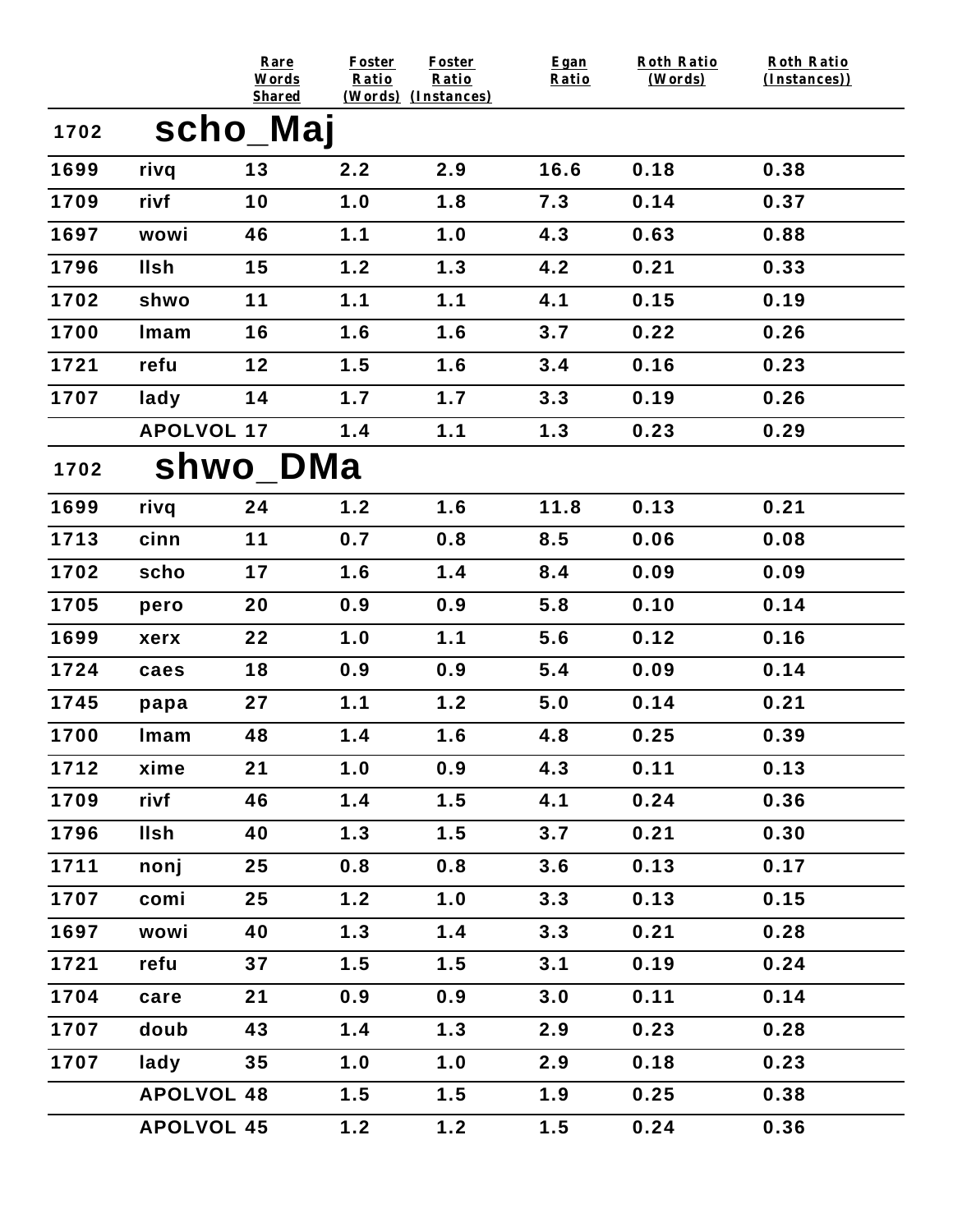|      |                   | Rare<br>Words<br><b>Shared</b> | <b>Foster</b><br>Ratio | <b>Foster</b><br>Ratio<br>(Words) (Instances) | Egan<br>Ratio | <b>Roth Ratio</b><br>(Words) | <b>Roth Ratio</b><br>(Instances)) |
|------|-------------------|--------------------------------|------------------------|-----------------------------------------------|---------------|------------------------------|-----------------------------------|
| 1697 |                   | WOWI LON                       |                        |                                               |               |                              |                                   |
| 1699 | rivq              | 28                             | 1.2                    | 1.3                                           | 10.4          | 0.10                         | 0.13                              |
| 1702 | scho              | 21                             | 0.4                    | 0.4                                           | 8.8           | 0.07                         | 0.09                              |
| 1713 | cinn              | 28                             | 1.5                    | 1.6                                           | 6.6           | 0.10                         | 0.14                              |
| 1705 | pero              | 43                             | 1.6                    | 1.6                                           | 5.6           | 0.15                         | 0.20                              |
| 1699 | xerx              | 52                             | 1.5                    | 1.5                                           | 5.4           | 0.18                         | 0.23                              |
| 1745 | papa              | 44                             | 1.5                    | 1.5                                           | 5.0           | 0.15                         | 0.20                              |
| 1724 | caes              | 41                             | 1.4                    | 1.3                                           | 4.7           | 0.14                         | 0.18                              |
| 1712 | xime              | 38                             | 1.6                    | 1.5                                           | 4.4           | 0.13                         | 0.15                              |
| 1707 | comi              | 51                             | 1.6                    | 1.7                                           | 4.3           | 0.18                         | 0.25                              |
| 1700 | Imam              | 53                             | 1.3                    | 1.4                                           | 3.9           | 0.18                         | 0.24                              |
| 1709 | rivf              | 47                             | 1.3                    | 1.1                                           | 3.6           | 0.16                         | 0.21                              |
| 1707 | doub              | 63                             | 1.5                    | 1.6                                           | 3.6           | 0.22                         | 0.29                              |
| 1711 | nonj              | 46                             | 1.4                    | 1.3                                           | 3.5           | 0.16                         | 0.20                              |
| 1704 | care              | 31                             | 1.1                    | 0.9                                           | 3.5           | 0.11                         | 0.12                              |
| 1796 | <b>Ilsh</b>       | 69                             | 1.5                    | 1.4                                           | 3.5           | 0.24                         | 0.30                              |
| 1702 | shwo              | 46                             | 1.3                    | 1.2                                           | 3.4           | 0.16                         | 0.20                              |
| 1721 | refu              | 51                             | 1.5                    | 1.6                                           | 3.3           | 0.18                         | 0.24                              |
| 1707 | lady              | 63                             | 1.5                    | 1.4                                           | 3.1           | 0.22                         | 0.27                              |
|      | <b>APOLVOL 75</b> |                                | 2.0                    | 2.1                                           | 2.0           | 0.26                         | 0.40                              |
|      | <b>APOLVOL 89</b> |                                | 1.8                    | 1.9                                           | 1.7           | 0.31                         | 0.50                              |
| 1712 |                   | xime Alv                       |                        |                                               |               |                              |                                   |
| 1699 | rivq              | 12                             | 1.1                    | 1.4                                           | 10.1          | 0.07                         | 0.10                              |
| 1713 | cinn              | 30                             | 1.2                    | 1.2                                           | 7.1           | 0.19                         | 0.25                              |
| 1745 | papa              | 55                             | 1.3                    | 1.4                                           | 6.0           | 0.34                         | 0.54                              |
| 1724 | caes              | 54                             | 1.2                    | 1.2                                           | 5.8           | 0.34                         | 0.48                              |
| 1699 | xerx              | 35                             | 1.2                    | 1.2                                           | 5.3           | 0.22                         | 0.29                              |
| 1705 | pero              | 42                             | 1.2                    | 1.0                                           | 5.3           | 0.26                         | 0.32                              |
| 1700 | Imam              | 24                             | 1.3                    | 1.3                                           | 4.1           | 0.15                         | 0.19                              |
| 1796 | <b>Ilsh</b>       | 23                             | 1.3                    | 1.4                                           | 3.6           | 0.14                         | 0.19                              |
| 1702 | shwo              | 10                             | 0.7                    | 0.8                                           | 3.6           | 0.06                         | 0.09                              |
| 1709 | rivf              | 21                             | 1.4                    | 1.5                                           | 3.5           | 0.13                         | 0.17                              |